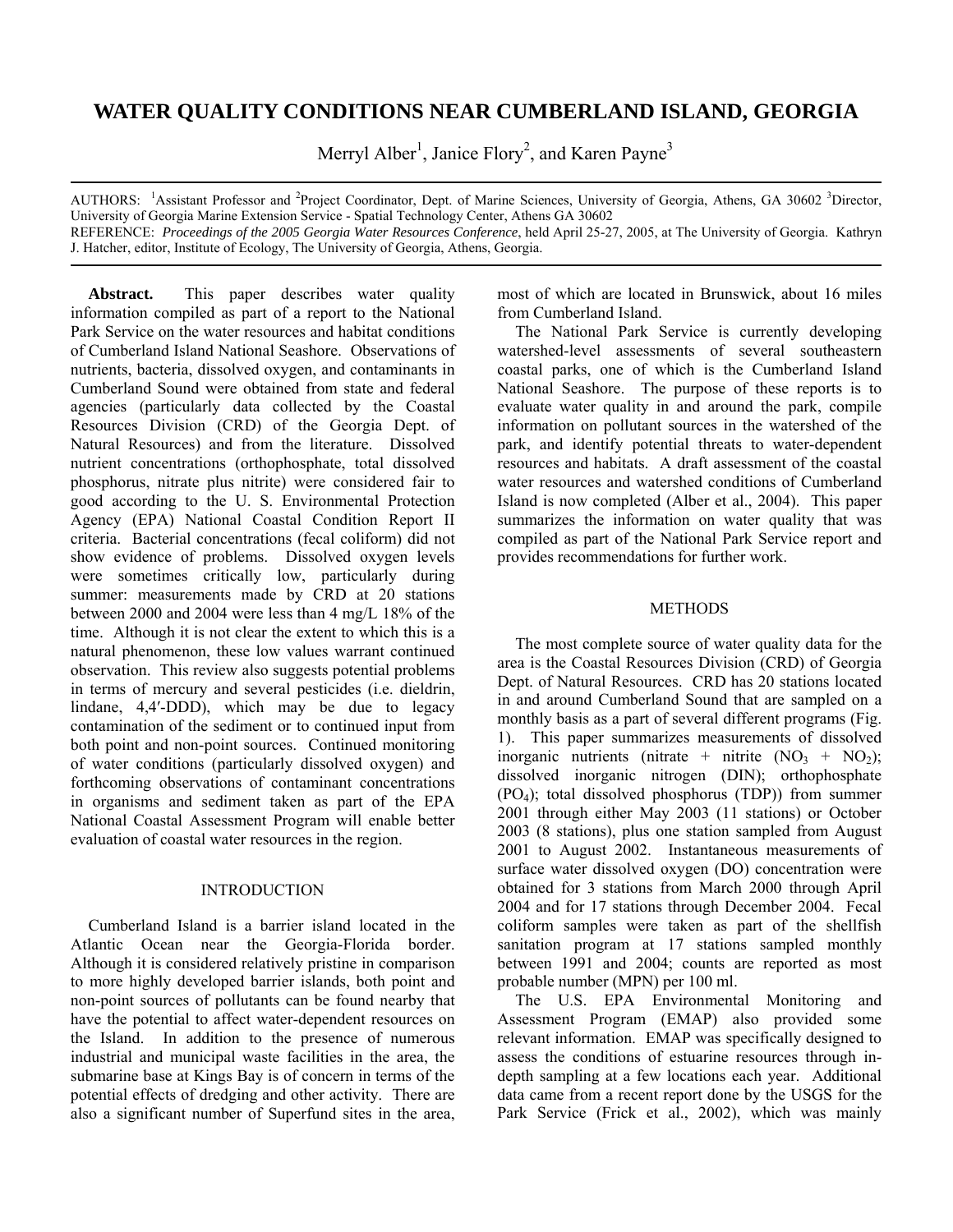

**Fig. 1. Location of stations near Cumberland Island sampled by the Ga. DNR-Coastal Resources Division.**  The figure boundary is  $31.01^{\circ}$ ,  $-81.26^{\circ}$  to  $30.68^{\circ}$ ,  $-81.71^{\circ}$ **(Note that station designations 912 and 6218 represent the same location.)**

focused on freshwater wetlands. Some useful historic data were in the Draft Environmental Impact Statement (EIS) for the Kings Bay Naval Base (U.S. Navy, 1975).

#### RESULTS

**Dissolved nutrients.** Average dissolved inorganic nutrient concentrations for all 20 CRD stations near Cumberland Island are summarized in Table 1. These are presented in comparison to nutrient concentrations reported for South Carolina open waters and tidal creeks in summer 2000 (Van Dolah et al., 2002). Average nutrient concentrations in Cumberland Sound are comparable to those reported for South Carolina, although the maximum concentrations in Cumberland Sound are always lower.

There are no EPA standards for dissolved nutrients, but in the National Coastal Condition Report II (U.S. EPA, 2004) they developed ranges for classifying coastal water in the southeast region in terms of both Dissolved Inorganic Nitrogen (DIN) and Dissolved Inorganic Phosphorus (DIP) concentrations. DIN concentrations less than 0.1 mg N/L are considered "Good;" those between 0.1 and 0.5 are considered "Fair;" and those above 0.5 are considered "Poor." DIP concentrations less than 0.01 mg P/L are considered "Good;" those between 0.01 and 0.05 are considered "Fair;" and those above 0.05

are considered "Poor." By these criteria, 56% of the DIN observations in Cumberland Sound are Good and 44% are Fair (none are Poor). The majority of Cumberland Sound PO<sub>4</sub> measurements (85%) are Fair; 11% are Good, and 5% are Poor.

**Bacterial contamination.**Of the 2092 observations of fecal coliform bacteria at 17 stations in Cumberland Sound between 1991 and 2004, only 1 station (6215, located well up the Crooked River) was ever above the standard for shellfishing (geometric mean value >14 MPN over 30 observations), and only 22 observations were above the Georgia criterion for coastal recreational water (100 colony forming units (CFU)/100 ml). These are single observations so they cannot be used for regulatory purposes. In order to evaluate similar one-time observations, the South Carolina report (Van Dolah et al., 2002) considered 43 CFU/100 ml as representative of marginal conditions. In the CRD data set, 76 observations (3.6%) were above this threshold. The distribution of these observations showed a strong seasonality (Fig. 2), with peaks in fall (October/November) and early spring (February/March).

The only published observations of bacterial abundance at bathing beaches on the Island come from a study conducted by USGS (Frick et al., 2002). They measured *Enterococcus* concentrations at 5 Cumberland Island

| <b>Table 1. Dissolved Inorganic Nutrient Concentrations</b> |
|-------------------------------------------------------------|
| in Cumberland Sound, Ga. (measured by Ga. DNR-              |
| <b>CRD).</b> in Comparison to South Carolina Coastal        |
| Waters (reported in Van Dolah et al., 2002)                 |

| <b>South Carolina</b>        |  |  |
|------------------------------|--|--|
|                              |  |  |
|                              |  |  |
|                              |  |  |
|                              |  |  |
| $\overline{D}IN$ (mg $N/L$ ) |  |  |
|                              |  |  |
|                              |  |  |
|                              |  |  |
| PO <sub>4</sub> (mg P/L)     |  |  |
|                              |  |  |
|                              |  |  |
|                              |  |  |
|                              |  |  |
|                              |  |  |
|                              |  |  |
|                              |  |  |
|                              |  |  |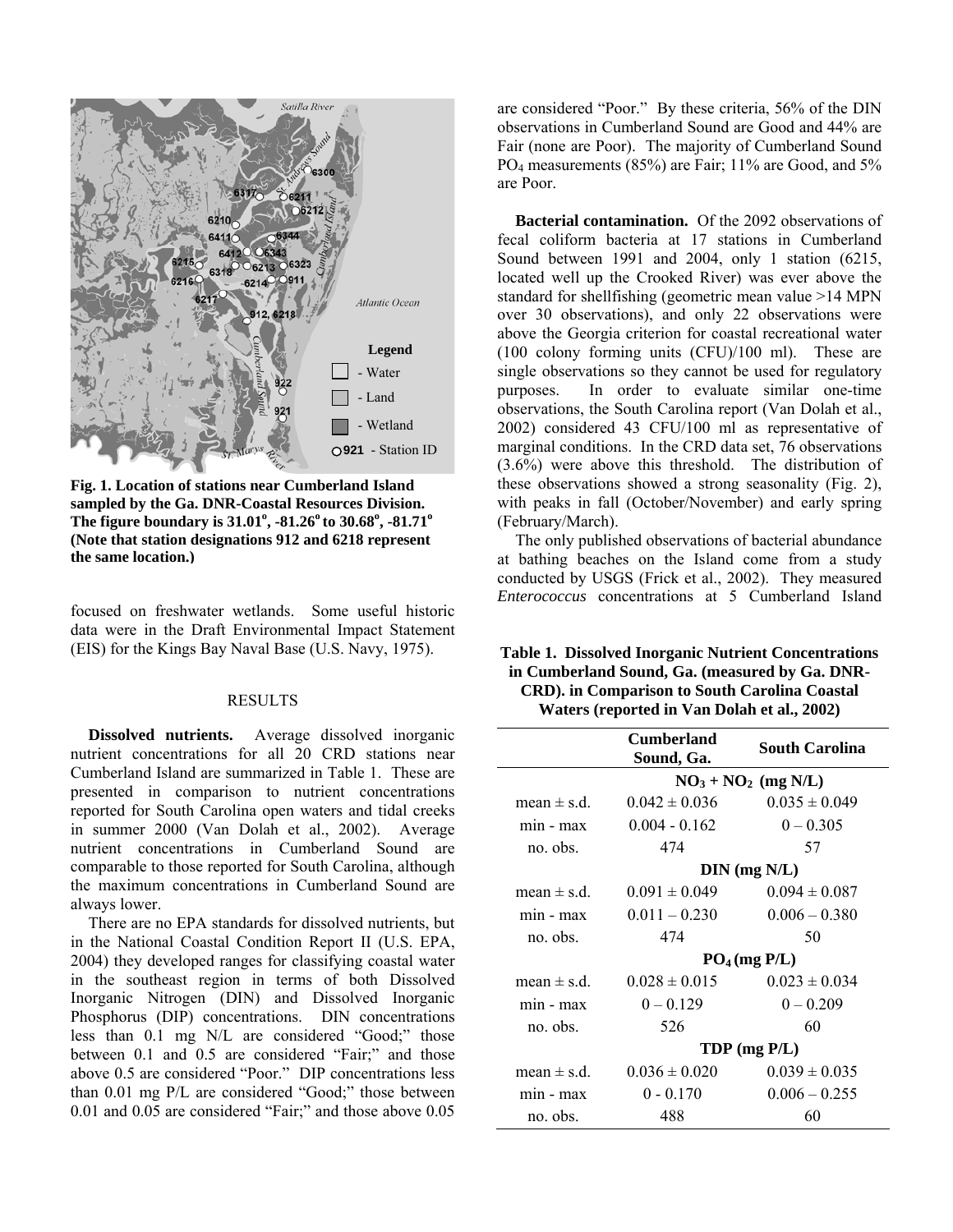

**Fig. 2. Seasonal pattern of fecal coliform observations greater than 43 colony forming units per 100 ml, 1991- 2004. Data from Ga. DNR – CRD.** 

beaches daily from April 26-30, 1999, and all samples fell below EPA standards. More information on bacterial levels will soon be available; CRD began monitoring Little Cumberland and Sea Camp Beach on Cumberland Island for *Enterococcus* in September 2004.

**Dissolved oxygen.** DO concentrations at all 20 stations sampled between March 2000 and December 2004 averaged  $5.6 \pm 1.6$  mg/L. Concentrations less than the Georgia Environmental Protection Division (EPD) criterion of 4 mg/L occurred 18% of the time (180 out of 992 observations). Concentrations were below 3 mg/L 40 times and below 2 mg/L 5 times; the minimum observation was 1.77 mg/L. Examination of the period of record shows similar trends at different stations (Fig. 3). The distinct seasonal cycle in these observations (summertime minima and winter maxima) were reflected in the data set as a whole: 86% of the exceedances (values < 4 mg/L) occurred between May and September.

**Contaminants***.* Water, sediment, and organisms in Cumberland Sound were sampled for metals, pesticides and other pollutants in 1976-1977 as part of the Kings Bay Draft EIS (U.S. Navy, 1975). The EIS uncovered evidence for a potential problem with mercury in Cumberland Sound. Most offshore samples were less than the limit of detection of the analytical technique (0.2 mg/L), as were samples from the freshwater portions of the St. Marys and Satilla Rivers. However, extremely high concentrations were observed in some of the surface freshwater samples from Kings Bay. High mercury concentrations were also found in flounder, crab and oyster tissue collected in lower Cumberland Sound. The EIS also found indications of elevated pollutant concentrations in both water and bottom sediments (including aldrin-dieldrin, DDT, heptachlor, lindane, and heptachlor epoxide). When estuarine biota were tested,



**Fig. 3. Dissolved oxygen at 3 stations near Cumberland Island (locations in Fig. 1). Reference line denotes 4 mg/L, the EPD criterion. Data from Ga. DNR - CRD.**

aldrin-dieldrin, heptachlor, and lindane were detected at 11-36% of the 1976 U.S. EPA limit for edible fish tissue. The distribution of pesticides in 14 different animals from Cumberland Sound was also recorded: Heptachlor epoxide was ubiquitous, and 5 other contaminants (aldrindieldrin, toxaphene, lindane, α-BHC and heptachlor) were quite common. Endrin, DDT, and chlordane were also detected in several species.

More recent data on contaminants comes from the EMAP program, which sampled one station in the St. Marys River and one in St. Andrew's Sound in 1994 and a station in Cumberland River in 1995 (summarized by Hyland et al., 1996; 1998). The St. Marys River and St. Andrew's Sound stations did not have any evidence of water or sediment quality degradation. In contrast, the station in the Cumberland River showed evidence of elevated dieldrin, lindane, 4,4′-DDD, and 4,4′-DDT, total DDT and 4,4′-DDE in the sediment. Although sediment contamination often corresponds to effects on fauna, sediment toxicity tests at the site were normal, and species richness, diversity, and abundance of both benthic and demersal organisms showed no indication of degradation.

EPD does not currently have any fish consumption guidelines that apply specifically to Cumberland Sound, and the concentrations of contaminants in commercial biota sampled by the EMAP program were all well below FDA guidelines. There are, however, concerns about mercury in some portions of the watershed: according to the Georgia Environmental Protection Division database, detection frequency of mercury in fish tissue is 100% in the St. Marys River basin and 90% in the Satilla River basin (EPD, 2004).

#### DISCUSSION

The observations of low DO concentrations in surface waters in and around Cumberland Sound compiled for this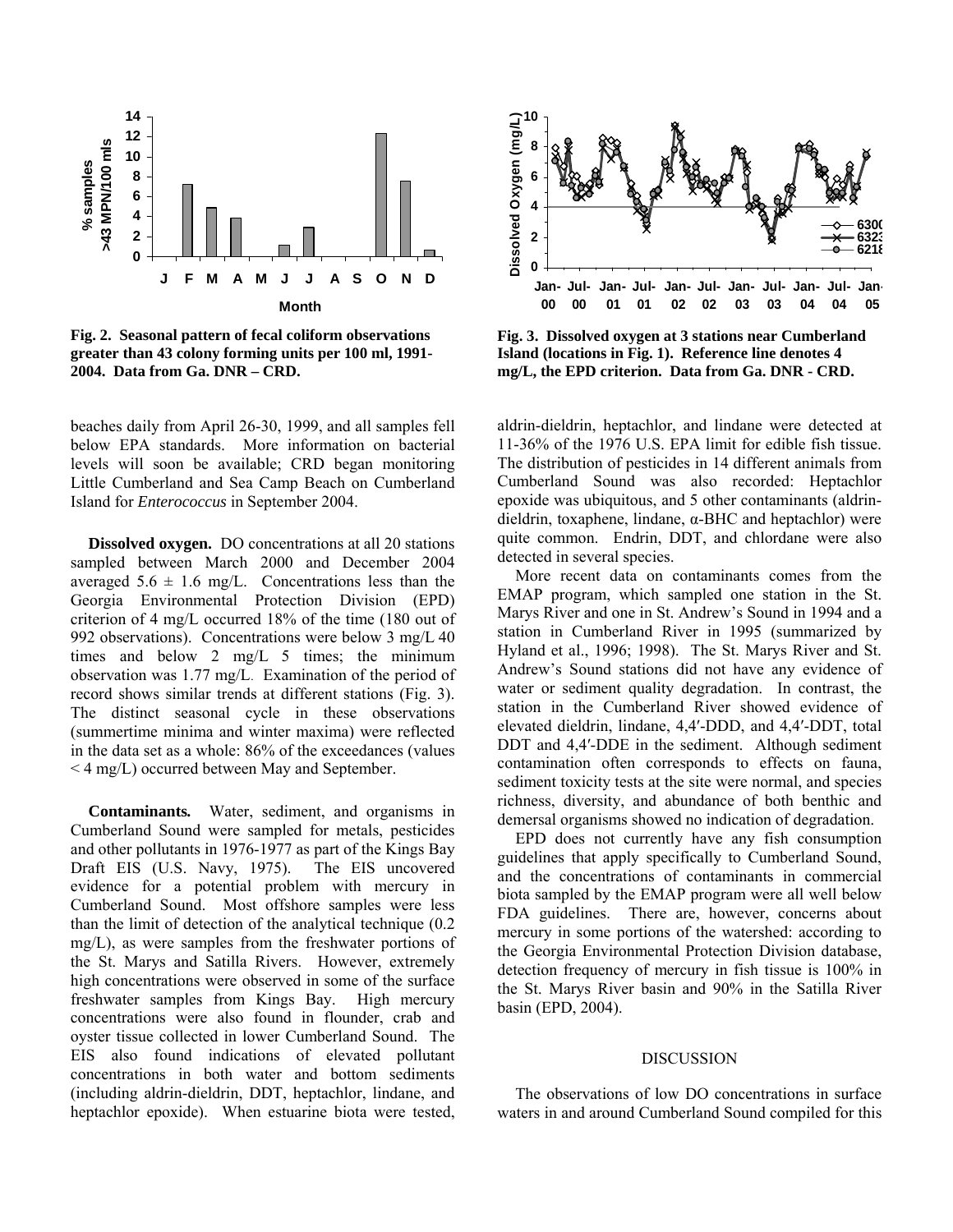project indicate a potential problem. It is not unusual for bottom water oxygen to be depleted, particularly in deeper areas where the bottom is cut off from surface mixing, but low concentrations in surface water are rare in nearshore marine water. Moreover, the CRD measurements were generally taken at mid-day and so are likely higher than the daily minimum (which generally occurs just before dawn). Low observations are a cause for concern, as DO levels below 2.0 mg/L are considered hypoxic and can negatively affect estuarine and marine organisms.

It is not clear whether the low oxygen concentrations reported here represent a new phenomenon. The St. Marys and Satilla Rivers, both of which empty into Cumberland Sound, are blackwater rivers that are naturally high in organic matter. Comparable historic data at sites in Cumberland Sound were not found, but a former EPD station near the mouth of the St. Marys River (monitored through 1990) exhibited low concentrations at a similar frequency to that observed here: 22 out of 131 observations were less than 4 mg/L (National Park Service, 1997). It is, however, also possible that some of the oxygen deficit is the result of the increased concentrations of dissolved nutrients (both organic and inorganic), particulate material, and chlorophyll that have been observed in Georgia coastal water over the past decade (Verity 2002a, b). It is therefore extremely important to continue monitoring DO in the region, particularly during summer. It would also be useful to perform vertical profiles and diel measurements at selected sites in order to better characterize the DO field, and to re-visit some of the historic sampling sites to be able to make direct comparisons.

Another area of concern in Cumberland Sound is the potential for high concentrations of contaminants. Historic data collected as part of the Kings Bay EIS as well as the information collected by EPD to generate fish consumption advisories suggest a potential problem with mercury. Although mercury can come from atmospheric or natural sources, there are also high concentrations associated with several Superfund sites in the Brunswick region. It was also suggested in the EIS that another potential source is mercury-based fungicides that had been previously applied to nearby pine plantations. The EMAP station in Cumberland Sound showed evidence of elevated pesticide levels in the sediment (dieldrin, lindane, DDTrelated compounds), many of which had been observed earlier in the EIS. Although dieldrin, lindane and DDT are now banned or restricted, contaminants can persist for many years in sediment. The fact that sediment toxicity tests and benthic invertebrate indices were normal for the area is positive (Hyland et al., 1996; 1998), but it would be useful to evaluate additional samples of both sediment and biota in the area. Additional data on sediment contaminants and toxicity on the Georgia coast was collected by CRD as part of the EPA National Coastal

Assessment Program. A total of 21 stations in Cumberland Sound were sampled during the summers of 2001 and 2002. These data are not yet available, but will be extremely useful in determining whether elevated contaminant levels are a continuing problem in the area.

The fact that the majority of  $PO<sub>4</sub>$  observations and almost half the DIN observations reported here were considered "Fair" according to the EPA National Coastal Condition Report II criteria (U.S. EPA, 2004) suggests that they also bear continued observation. It would also be useful to obtain measurements of dissolved organic nitrogen (DON) for the region. DON comprises approximately 80% of total dissolved nitrogen, and Verity found that DON concentrations have been increasing at a faster rate than inorganic nitrogen in the Skidaway River (Verity, 2000a, b). If this is the case for Cumberland Sound as well, it may be related to the low DO concentrations.

Bacterial contamination is probably not a large concern in the area, particularly since there were so few observations of elevated concentrations during summer months when people are more likely to be swimming. Note, however, that the Georgia CRD beach monitoring program has not traditionally included Cumberland Island.

In conclusion, it is important to point out how critical the ongoing CRD water quality monitoring program was to this effort. It would have been impossible to develop a water quality assessment for Cumberland Sound without the CRD data set, as the only other available observations were limited in scope and were often dated. Continued and improved monitoring of DO, nutrients, and contaminants in the coastal region will be essential for any future water quality assessments and for tracking trends over time.

### ACKNOWLEDGMENTS

We would like to thank the Georgia DNR – Coastal Resources Division for all of their help in putting together the data for this project (particularly Dominic Guadagnoli, Brooks Good, Brad Gane, and Phillip Flournoy) and Doug Atkinson (UGA Marine Extension Service) for preparation of Fig. 1. Financial support was provided by the National Park Service, the Georgia Coastal Management Program (NOAA Award NA170Z2331) and the Georgia Sea Grant College Program (NOAA Award NA06RG0029).

### LITERATURE CITED

Alber, M., J. Flory, K. Payne. 2004. Assessment of Coastal Water Resources and Watershed Conditions at Cumberland Island National Seashore, draft report.